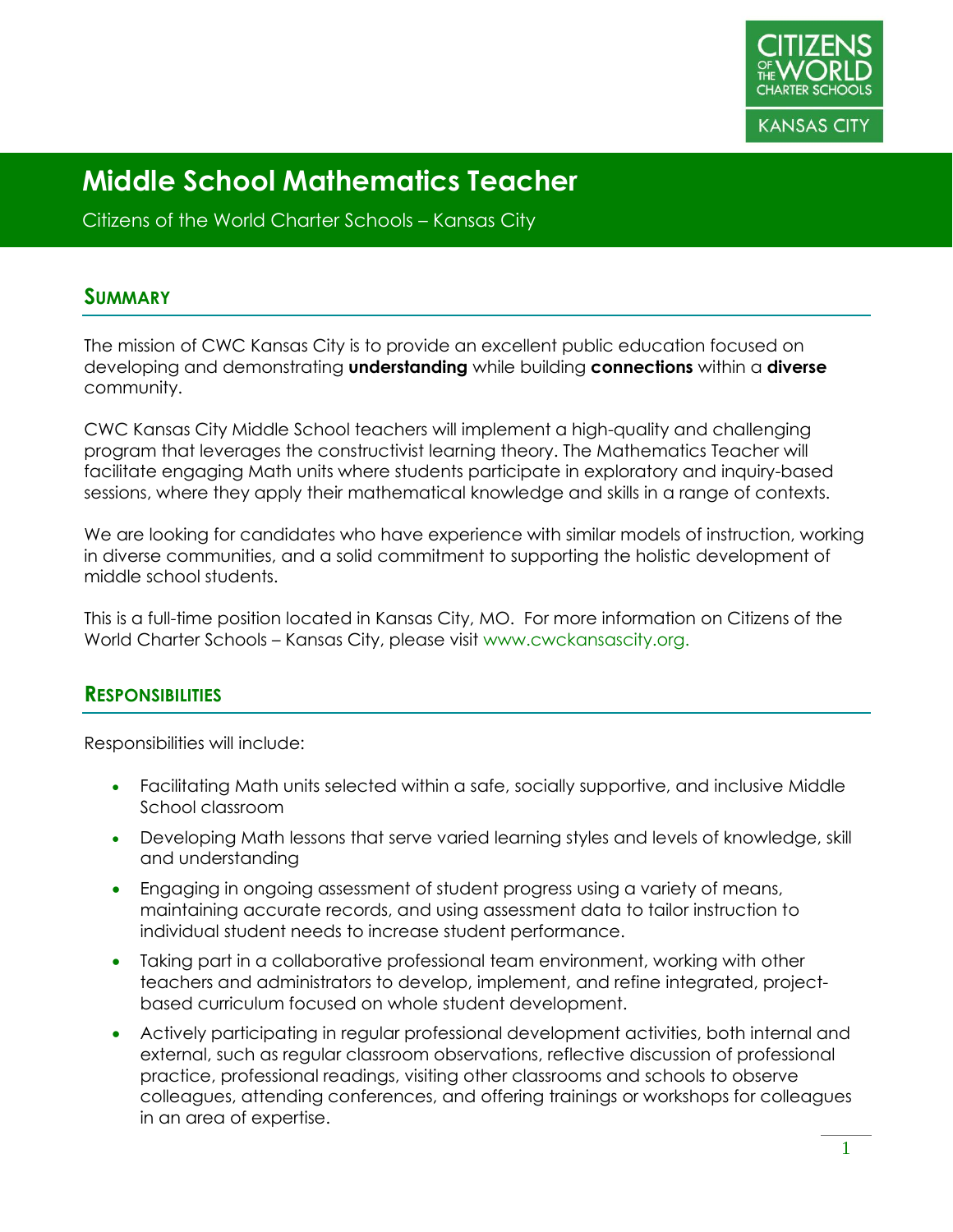

#### Citizens of the World Charter Schools – Kansas City

- Maintaining frequent, sensitive, and effective communication with students, students' families, colleagues, and other school stakeholders.
- Lead a "Roots" which involves facilitating Roots modules (provided by and in conjunction with the Roots Coordinator) that aid students in developing their selfunderstanding, identity formation, cultural competency, and empathy skills through modules such as Peer Coaching, Mindfulness, Expressive Art, Service Learning, Identity Projects, and Restorative Circles.
- Create a safe, inclusive, and supporting culture within all Roots sessions.
- Integrate aspects of the Roots curriculum into other aspects of a Middle School Teacher role, including academic instruction, classroom management, and relationship building.

## **QUALIFICATIONS & TRAITS**

The ideal teacher will have:

- A bachelor's degree (master's preferred) and
- Appropriate Missouri "Middle School Mathematics 5-9" Teacher Certification
- Experience (minimum three years preferred) teaching 5th, 6th, 7th or 8th grades
- Experience working with diverse learners, including mixed socio-economic populations, English language learners and students with special needs
- Experience with and passion for pedagogical practices grounded in constructivism, Inquiry-based learning, and the multiple intelligences theory
- Experience cultivating a student-centered classroom that includes culturally-responsive classroom management practices, and the cultivation of a growth mindset
- Experience developing a cohesive classroom culture where there is a dedication to community-building, conflict resolution skill-building and empowering students to be agents for positive social change
- Training and experience in Trauma-Informed Schools
- Ongoing practice of Mindfulness or Contemplative Practice
- Be aligned with the philosophy and mission of the school and organization
- Excellent communication/interpersonal skills as well as a desire to collaborate with various stakeholders to develop a strong school community
- Maturity, humility, strong work ethic, sense of humor, problem-solving skills and a can-do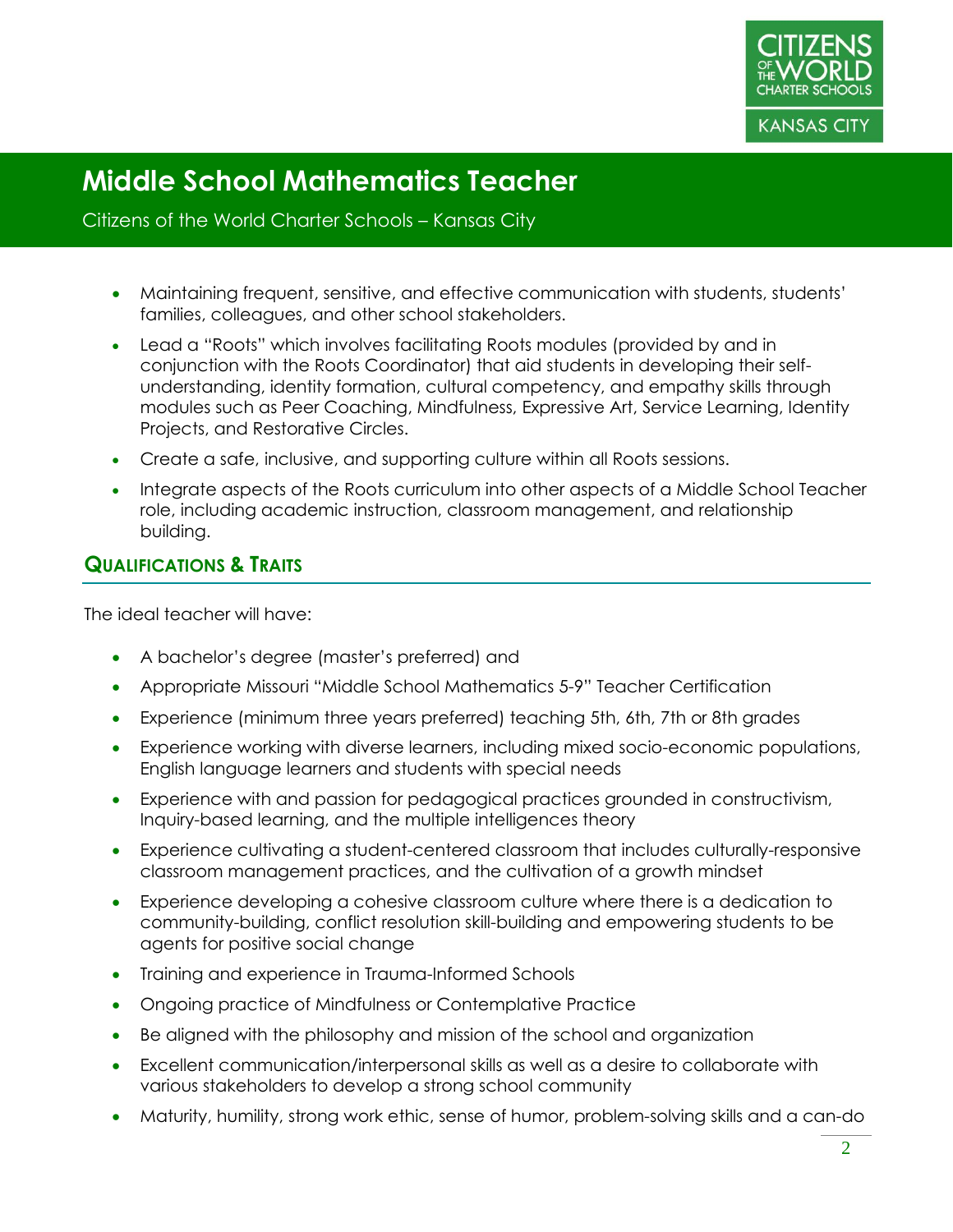

Citizens of the World Charter Schools – Kansas City

#### attitude

- Be dependable and have excellent follow-through
- Maintain strong personal commitment to ongoing learning and growth
- Willingness to explore additional school responsibilities; stipends may be available for such responsibilities.
- Fluency in Spanish is preferred.

## **COMPENSATION & BENEFITS**

CWC Kansas City offers competitive salaries commensurate with experience and a comprehensive benefits package. CWC Kansas City is an Equal Opportunity Employer. As an organization that values diversity and aims to serve a diverse group of students, we work to reflect this diversity in our staff as well.

## **CONTACT**

Please apply online through the BambooHR Application Portal on our website at www.cwckansascity.org/employment. No phone calls, please.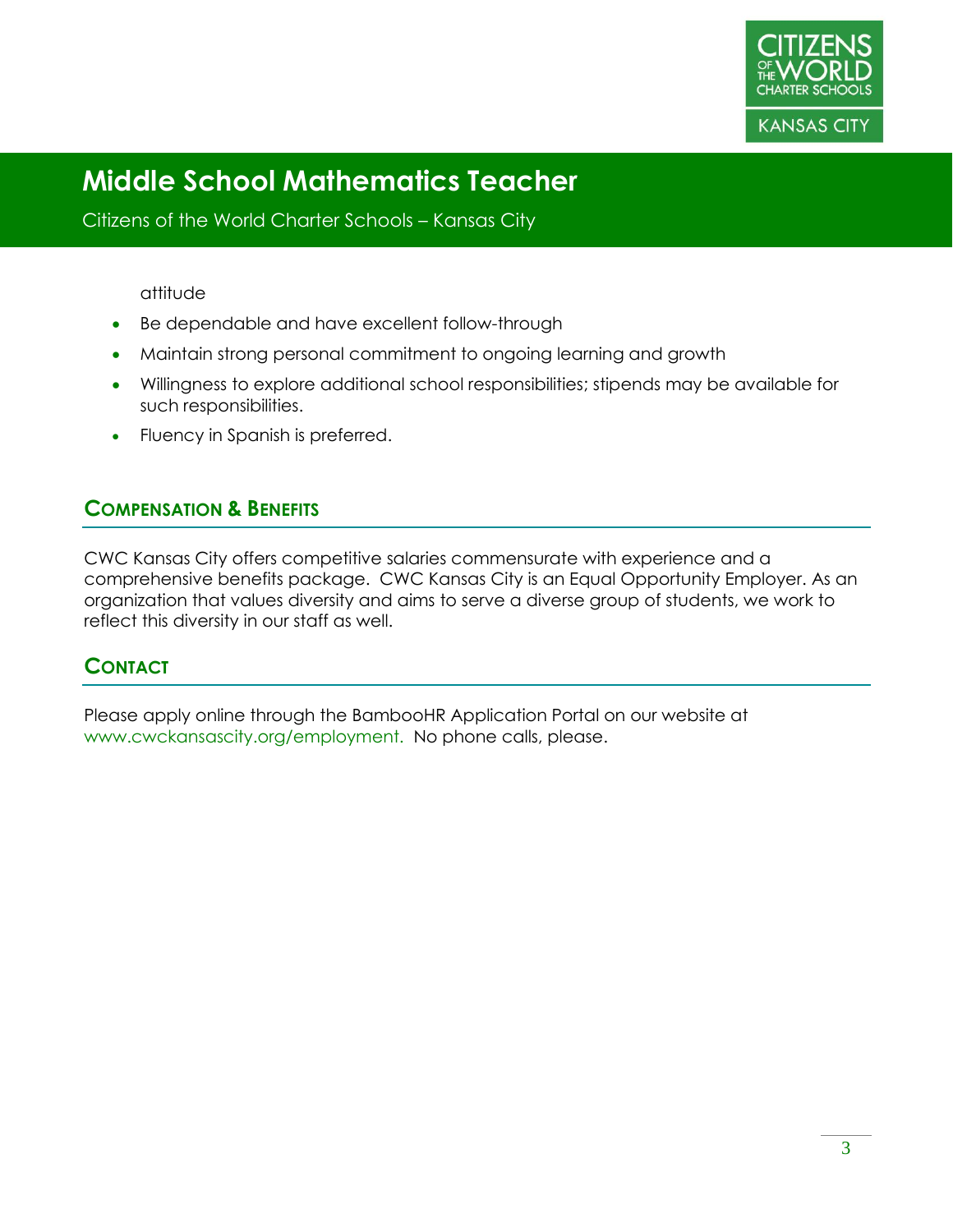

Citizens of the World Charter Schools – Kansas City

## **EMPLOYEE VALUE PROPOSITION**

| <b>Who We Are</b>                                                                                                                                                                                                                                                                                                                                 | <b>Who You Are</b>                                                                                                                                                                                                                                                                                                                                      |
|---------------------------------------------------------------------------------------------------------------------------------------------------------------------------------------------------------------------------------------------------------------------------------------------------------------------------------------------------|---------------------------------------------------------------------------------------------------------------------------------------------------------------------------------------------------------------------------------------------------------------------------------------------------------------------------------------------------------|
| We are an intentionally diverse and<br>welcoming community.<br>CWCKC was founded on a belief that we<br>live in a richly diverse world and that<br>diversity makes our experience better.                                                                                                                                                         | You value <b>diversity</b> in all its<br>dimensions and are excited to be<br>part of a school community where<br>that diversity is <b>authentically</b><br>encouraged and celebrated.<br>You understand that identity is an<br>important part of who we are - for<br>both adults and students.                                                          |
| We believe education is about more than<br>test scores.<br>Student learning matters and goes<br>beyond just academics. Our teachers<br>focus on the whole child by building our<br>students' socio-emotional skills and<br>helping them develop a deeper<br>understanding of themselves.                                                          | You know that academic learning<br>$\bullet$<br>is important and have experience<br>helping students develop their<br>social-emotional skills.<br>You understand how to <b>balance</b><br>$\bullet$<br>academic rigor with the<br>development of the whole child.                                                                                       |
| Our teaching approach centers students'<br>interests and needs within projects and<br>real-world experiences.<br>We strive to provide learning experiences<br>that are meaningful and make a<br>difference in our school and community.<br>Our teachers engage students in projects<br>based on their interests and individual<br>learning needs. | You are excited about designing<br>project-based learning<br>experiences for students grounded<br>in their interests, experiences, and<br>identity.<br>You value students constructing<br>their own learning to develop a<br>deeper understanding of the world<br>around them.<br>You <b>embrace</b> creativity and risk-<br>taking in lesson planning. |